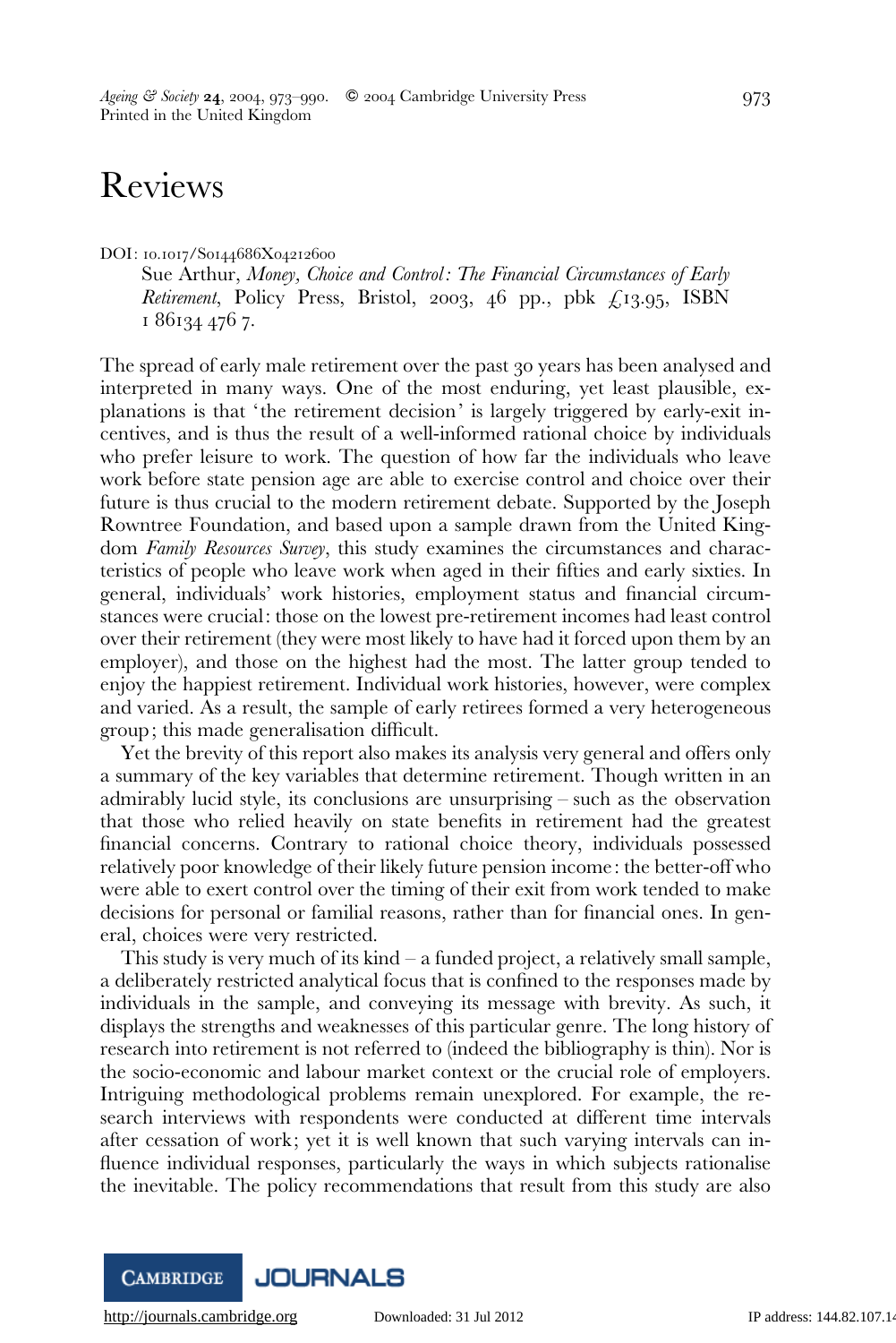unsurprising: that there should be employment policies 'that allow people to retire at a time and in a way that suits their circumstances'. The real policy challenge is how exactly this can be done, given the great variation in early retirees' circumstances.

Department of Social Policy, JOHN MACNICOL London School of Economics and Political Science

DOI: 10.1017/S0144686X04222607

Sheila M. Peace and Caroline Holland (eds), *Inclusive Housing in an Ageing* Society: Innovative Approaches, Policy Press, Bristol, 2001, 272 pp., pbk  $£19.99, ISBN 1861342632.$ 

This valuable and highly topical book brings together work from a variety of disciplines – architecture, social science and housing studies – in an attempt to give an overview of some of the responses to meet the housing needs of an ageing society. It is refreshing to see this combination of different viewpoints in one volume. The book was generated by a one-day conference and many, although not all, of the chapters were written by contributors to the conference. There are two parts to the book. The first, entitled 'Policy and technology debates' (Chapters 2–6), draws together current debates about design and design regulation for later life with a discussion about the role of new technologies. The second part, 'New lives for old?' (Chapters 7-10), addresses some of the issues identified by researchers investigating models of housing that have applied both accessibility and social inclusion principles to promote independent living. The editors' introductory chapter sets the demographic and social context for the book. The concluding chapter draws together the themes explored in preceding chapters and considers how choices for later life can be expanded.

In Part One, Julienne Hanson (Chapter 2: 'From special needs to lifestyle choices') presents a well-informed discussion of architectural discrimination. She argues for a shift away from the micro approaches to housing for later life that characterise British housing provision – where older people are directed to ' special housing' or provided with equipment or adaptations to enable them to stay put – towards more macro, inclusive approaches. Macro approaches take a number of forms: mainstream housing is designed according to universal criteria which makes it accessible to people with a range of lifestyle choices and needs; segregated communities, purpose-built for older people; or all-age communities where boundaries between different types of housing (and care) are not perceptible. Mary Kelly (Chapter 3: 'Lifetime homes') provides an introduction to the role of different government bodies in promoting design standards that make housing more accessible. Jo Milner and Ruth Madigan (Chapter 4: 'The politics of accessible housing in the UK') review current building regulation and the responses to regulation from different stake holders, and concludes that inclusive design can be legislated for. This is perhaps an arguable point. The remaining two chapters in Part One address the implications of new technologies for housing design and their potential for enhancing physical independence and reducing isolation.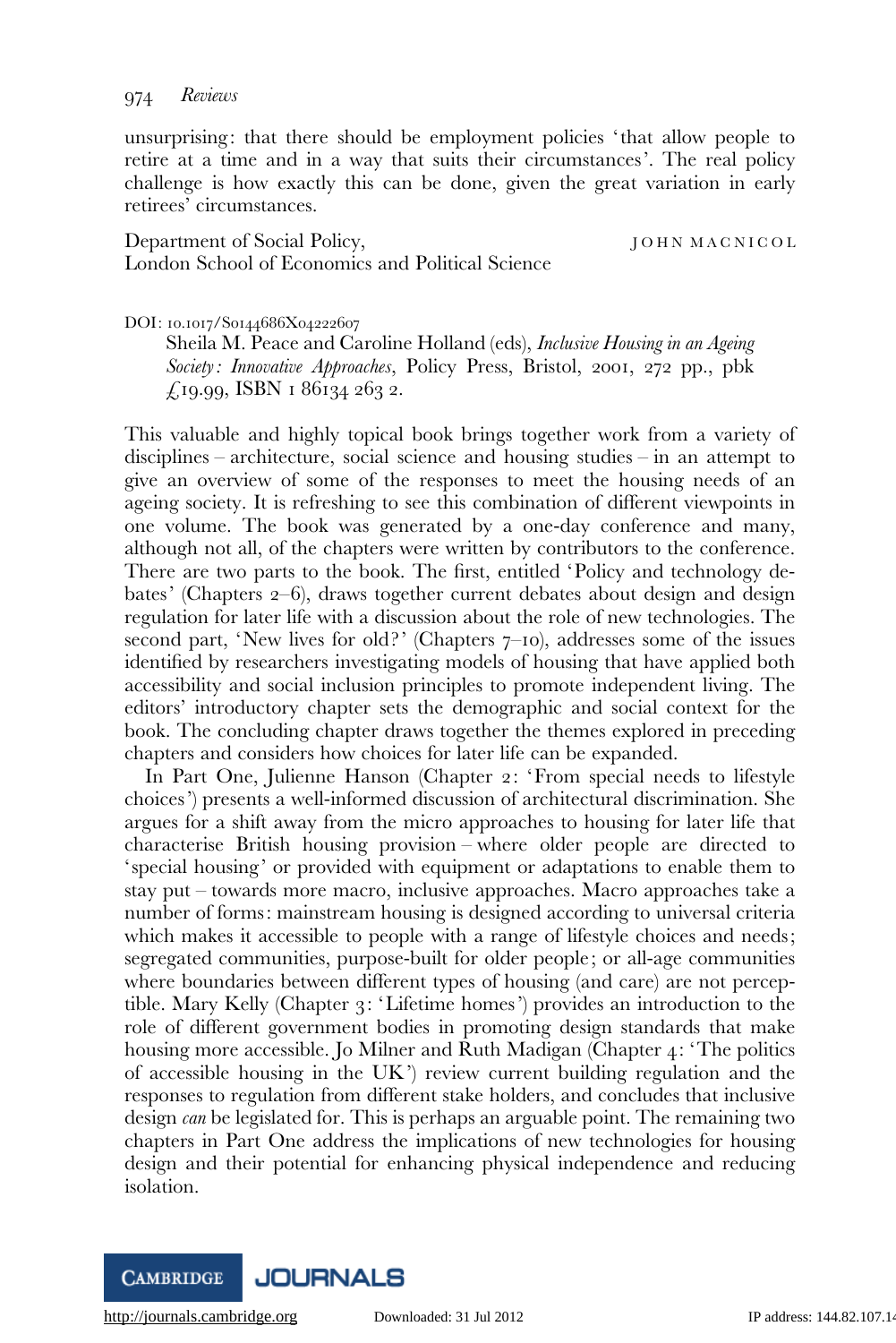In Part Two, several different models of housing for later life are examined. Chapter 7 ('Integrated segregation?') considers three examples of different housing settings: remodelled high-rise housing, sheltered housing, and care housing for people with dementia. In Chapter 8, Maria Brenton describes older people's co-housing communities – which have yet to be established in the UK. Judith Phillips et al. provide an authoritative account and critique of the development of retirement communities in Britain. Finally Leonie Kellaher (Chapter 10: 'Shaping everyday life') reviews evidence, drawn in the main from two major research projects regarding older people's relationship with the built environment, on how the environment helps to shape older people's sense of identity.

There is some disjointedness to this book because the papers have been compiled following a conference. A wider discussion of the role and operation of housing markets and how they shape the housing choices for older home-owners would, for example, have been a welcome addition. The public and not-for-profit sectors are more likely than the private sector to embrace concepts of inclusiveness and to consider the needs of people other than the young and fit. Will the same choices be open to older home-owners ? How is the market responding to their needs ? Although there is some discussion of dementia, it is limited to the potential role of technology, and more could have been said about inclusive housing responses for older people with dementing illnesses or other mental health problems. In a book that addresses inclusive housing options, more should have been included about the housing needs of older people from black and minority ethnic communities. That said, it would be impossible to cover all topics and this collection provides an informative and well-constructed account of many of the key issues. This is a highly useful and accessible book, and will be of considerable interest to policy makers, practitioners and students. It should be read in tandem with Housing  $\mathcal{G}$  Home in Late Life (Heywood et al. 2002), which offers a detailed theoretical counterpoint to this text.

# Reference

Heywood, F., Oldman, C. and Means, R. 2002. Housing and Home in Later Life. Open University Press, Buckingham.

Centre for Housing Policy, KAREN CROUCHER University of York

DOI: 10.1017/S0144686X04232603

Chris Phillipson, Graham Allen and David Morgan, Social Networks and Social Exclusion: Sociological and Policy Perspectives, Ashgate, Aldershot, Hampshire, 2004, 276 pp., hbk  $\dot{f}$ , 49.95, ISBN 0 7546 3429 9.

This book is a collection of papers presented at a seminar series entitled Social Networks and Social Exclusion: Conceptual and Public Policy Issues that was funded by the Economic and Social Research Council (ESRC) and organised by the authors of the present volume together with Ray Pahl, Clare Wenger and Perri 6. It



<http://journals.cambridge.org> Downloaded: 31 Jul 2012 IP address: 144.82.107.14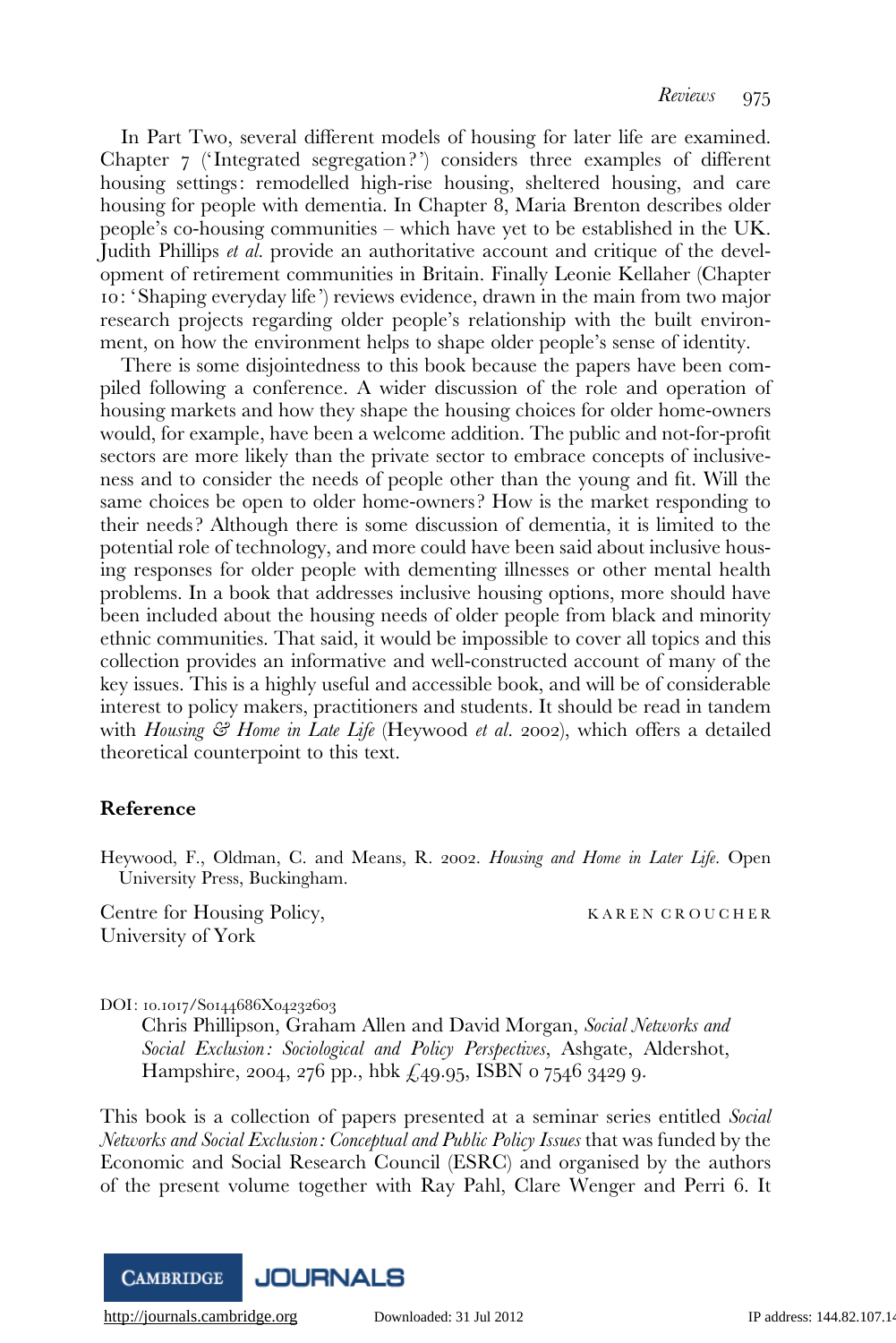comprises an introduction by the editors and 12 papers. The editors themselves describe the topic areas covered by the book as 'an overview of the social network literature; … a review of the range of social phenomena which social networks seek to explain; examples of quantitative and qualitative studies using a broad network approach; [and] a discussion of the implications for social and public policy of a network perspective'. Your reviewer interpreted this as a prospectus of a collection which was worthy but uninspiring and notable for the absence of papers that deal directly with ' social networks and social exclusion'. The good news is that the collection is much, much better than this, even if inevitably the 12 contributions are not of the same quality, nor do they all have equal relevance to the theme. That said, none of the contributions is unworthy of inclusion, and at least two, by Dale Southerton and Marilyn Taylor, are first class. They have convinced me that we need a book-length treatment of the relation between social networks and social exclusion because of the importance of the issues surrounding this relation for both public social policy and social theory.

Theoretically the concept of a network mediates between the pairs of contrasting or polar types set up by 19th-century social theorists, associated with past and present in which the past is characterised by small all-inclusive societies with little internal structural differentiation and hence little individuation, dense networks of relationships and a strong moral consciousness characterised by collectivist values. If a community is a set of persons who share something in common, then groups may be classified according to how much they share, the limiting case being the total community where all members share everything and are bound to each other by strong moral ties and where mutual trust is high. The past society is not an association of individuals but a single group. With increasing structural differentiation, societies split into sub-groups that simultaneously include their members and exclude their non-members and have strong internal bonds whose strength is proportionate to the degree of closure of their boundaries. When these groups in turn dissolve we would appear to arrive at the logical opposite of the ideal type of past societies, a society where all the positive aspects of past societies are negated, that is, no society at all.

How then are modern societies to be understood ? One possible answer is as processes rather than as structures, but processes which involve the creation and destruction of structures, the growth and decline of common consciousness leading to group formation on the one hand, and on the other, the elaboration of social networks along which flow information, obligation and trust which would once have been shared by members of cohesive groups. But in modern societies group boundaries are not absolute, and the strong ties within groups are supplemented by weak ties outside them, and indeed the viability of the group may depend not on its integration with the surrounding society but on its members' inter-connection with it.

This sort of distinction is vital in understanding the social exclusion suffered by older people for whom peer grouping may be highly functional, but not if it involves the atrophy of ties to younger people, relationships with whom constitute the social capital required for survival. In addition to a very useful review of social networks and support in later life by Chris Phillipson, the only other contribution specifically concerned with old age is that by Thomas Scharf and Allison E. Smith.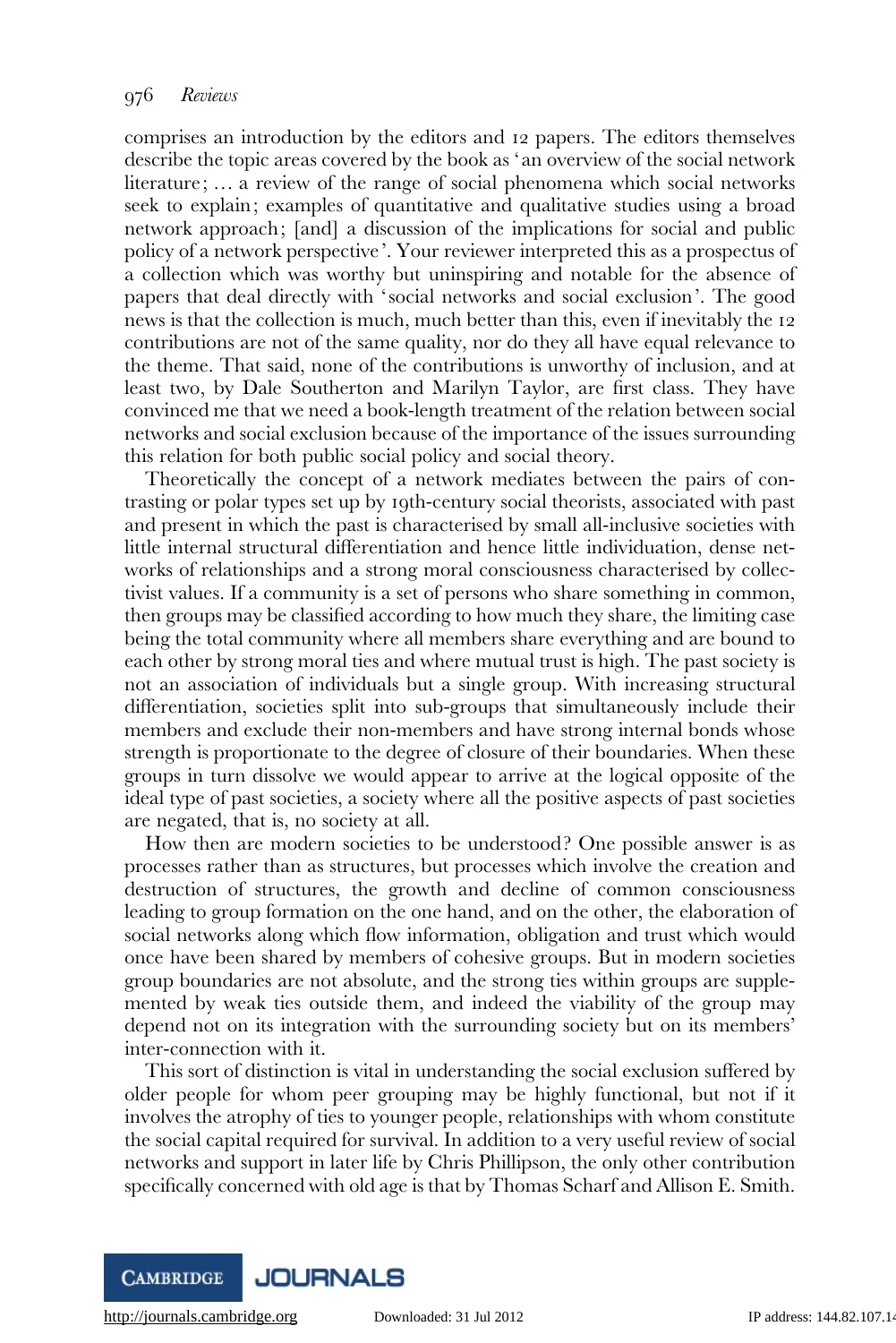They point out three ways in which social exclusion of older people differs from exclusion in the population at large: they are not excluded by the labour market; the poverty generated by their absence from the market tends to be permanent and not temporary; and they tend in a variety of ways to be highly dependent upon their immediate neighbourhood. In their research on older people in deprived areas in three English cities they distinguished five types of elderly exclusion: from material resources, from social relations, from civic activities, from use of services and from the neighbourhood. They found a clustering of the different forms of deprivation: 'In particular there was a strong relationship between exclusion from social relationships and exclusion from material resources confirming the way in which poverty and deprivation can combine to restrict participation in a range of informal social relationships' (p. 178). Plus  $\varrho$ change, plus c'est la même chose.

Sociology and Anthropology, CHRIS HARRIS University of Wales Swansea

## DOI: 10.1017/S0144686X0424260X

Anneli Anttonen, John Baldock and Jorma Sipila (eds), The Young, the Old and the State: Social Care Systems in Five Industrial Nations, Edward Elgar, Cheltenham, 2003, 206 pp., hbk  $$80.00$  or  $\angle A49.95$ , ISBN 1 8406 4628 4.

This book constitutes an ambitious attempt to portray the welfare mixes in five key industrial nations (Finland, Germany, Japan, the United Kingdom and the United States), and to explain their sources and the ways in which they are expressed in the care of children and older people. The book has seven chapters and begins with an introduction on the importance of social care and the methodology of comparative research. Social care is defined as 'giving informal or professional attention to whole persons who need help in their everyday lives' (p. 7). The following five chapters focus on the five countries, each providing a full and fascinating account of the historical, economic and political origins of childcare and care for older people. We learn, for instance, how the development of Finnish care institutions was strongly influenced by international standards and by the increasing number of women taking work outside the home. Welfare in Germany, however, has been characterised by more continuity from the time of Bismarck to the present day. The Japanese case is more of a welfare-mix approach: on the one hand, people tend to live in three-generational family units and the norm is that women should care for both their parents and parents-inlaw; on the other hand, the large majority of women also participate in the labour force.

Although many readers may be familiar with welfarist policies in the United Kingdom, John Baldock still provides a scholarly and extraordinarily fresh perspective. He shows how the roots of British welfare lie in a history of class-based administration and in values which are inseparable from Britain's political and cultural history. The chapter on the United States indicates a largely marketdriven system of social care, heavily supported by voluntary and denominational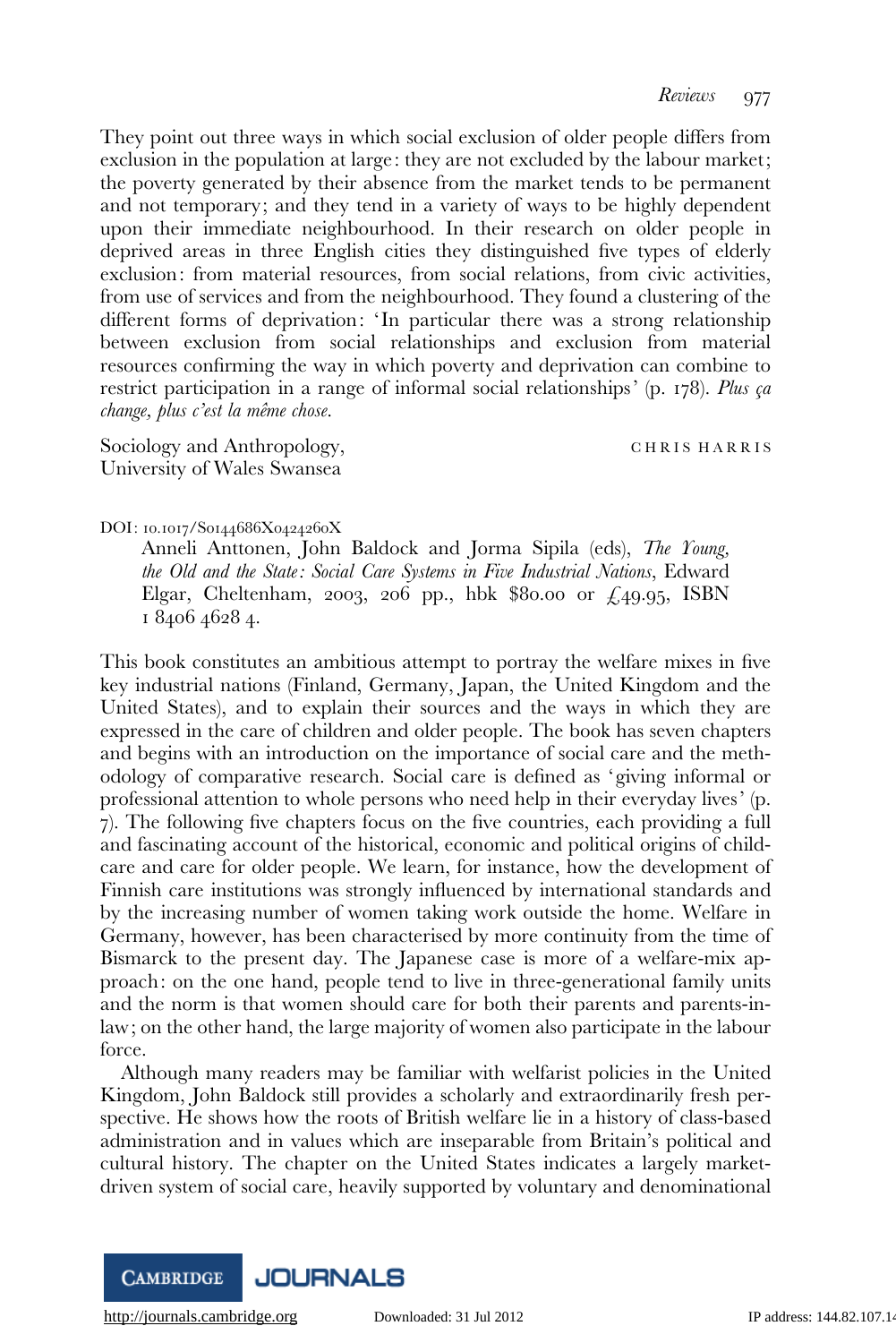provision. The final chapter should be of particular interest to scholars and academics: it attempts to embed the understanding of how care for children and older persons is provided in these five nations in a theoretical account of the developmental trajectories of social care systems.

In sum this publication has much to offer as a comparative account of social care services for children and older people in advanced industrial nations. It proposes that there are common pressures in all industrial nations which are driving their welfare systems toward similar forms of organisation and structure but, at the same time, that these trends are mediated by important differences in culture and history. This book provides a comprehensive undergraduate introduction to the diverse empirical realities of the generational aspects of social care. Its brief and concise chapters enable the reader to understand the normative and moral qualities of welfare systems in diverse geographical settings. They succeed in developing, and reaffirming, the importance of a distinctive analysis of social care welfare in a rapidly changing contemporary context. The focus on the key industrial nations sheds particular light on the comparative welfare-state literature, and on some of the difficulties of typologies of the internal logic of welfare states in diverse geographical settings.

On the back cover, the editors note that The Young, the Old and the State will be warmly welcomed by academics and researchers in social and public policy, health and social care and welfare economics. They also claim that it will be of interest to policymakers and NGOs involved in welfare and social care provision and that it is a useful source for students on undergraduate and graduate programmes. Though I agree with both assertions, I have two caveats. First, with the exception of Baldock, the authors give little attention to the inter-relation between social policy and social relations. As Fiona Williams (1994: 50) pointed out, ' social relations, not only of class but of gender and '' race'' – not to mention age, disability and sexuality … underpin welfare policies, their outcomes, the organisation of labour within the welfare state, the diversity of services, political pressures and ideologies, and patterns of consumption'. I feel that the papers (especially the concluding chapter) could have given more attention to this matter. The second problem, of course, is the price of the book. At \$80.00 or  $\mathcal{L}_4$ 9.95, it is surely out of reach of the undergraduate student, as well as of scholars from low- and middleincome countries. This is lamentable as the publication is one of the best attempts at understanding why current patterns of social care differ between and within countries, and what the consequences of these variations might be.

## Reference

Williams, Fiona 1994. Social relations, welfare and the post-Fordist debate. In Burrows, R. and Loader, B. (eds), Towards a Post-Fordist Welfare State. Routledge, London.

European Centre of Gerontology, MARVIN FORMOSA University of Malta

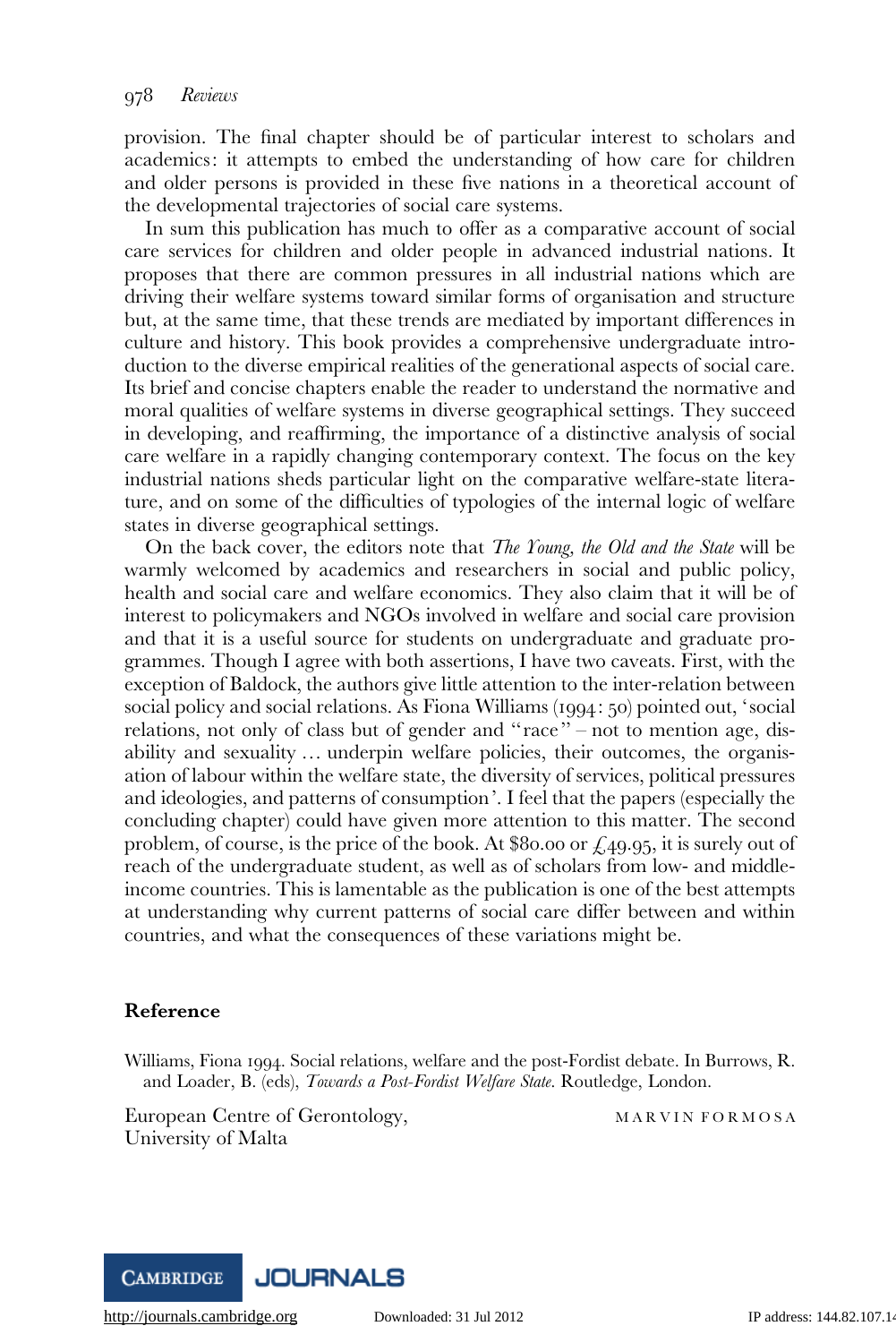DOI: 10.1017/S0144686X04252606

Lars Andersson (ed.), *Cultural Gerontology*, Auburn House, Westport, Connecticut, 2002, 232 pp., hbk \$65.95, ISBN 0 86569 327 7.

Two major themes dominate this collection of papers from the 3rd *International* Symposium on Cultural Gerontology held in Visby, Sweden in 2001: the significance of the 'cultural turn' in the social sciences, and the status of the body in the emerging cultural gerontology. Unlike many of the other research fields in the social sciences, the influence of post-positivist philosophies has come late to the field of mainstream social gerontology. This is not to say that there has been little engagement with 'theory'. The ideas of Talcott Parsons, feminism and political economy have all been reflected in the work of many social gerontologists, but the impact of post-structuralist and post-modern approaches has, with a few notable exceptions, been limited. Some might see this as a positive achievement, ensuring that social gerontology remains a grounded and ultimately pragmatic field of study. Others point out that by ignoring the insights from the 'cultural turn' we miss some of the most significant changes relevant to ageing in contemporary society. One such development is the growing significance of representations of the body and the emergence of what Bryan Turner has called the ' somatic society'. Ageing and old age can no longer be restricted to a category defined by medicine and social policy. The notion that the concerns of the ageing body are mainly about illness and disability underplays the cultural significance of looking old and the strategies employed to avoid this status. In a similar fashion, the growing significance of identity work in individual biographical narratives extends the possibilities of later life beyond the dependent formulas sometimes implied by the state pension system.

In drawing our attention to the significance of culture in understanding later life, this volume positively redresses the imbalance between social policy and structural dependency that is implicit in much mainstream social gerontology. This is not to say that all the authors in the volume would see their work in this way, indeed some might balk at such a depiction. Nevertheless the editors have brought together in this book some timely contributions on what social gerontologists should be studying. In a short review it is impossible to deal with all chapters fairly and I will not attempt to cover everything that sparked my interest. David Gaunt's interesting account of the struggle for better pensions undertaken by Swedish pensioners against the wishes of the Social Democrats certainly made me reflect on some of the assumptions about the Scandinavian welfare state. Equally, Svein Olav Daatland and Hans-Joachim von Kondratowitz make many important points regarding the nature and utilisation of gerontological knowledge in their chapters.

Concentrating on the themes of culture and the body, we find that considerable work needs to be done and that significant work has been done. Chris Phillipson, in his chapter, raises the question of the impact of globalisation on citizenship given that nationality has been at the core of the construction of the state pensioner. A world in which mobility is a reality calls for the emergence of transnational arrangements for the funding and organisation of later life. That this could be both a positive and a negative development is acknowledged. For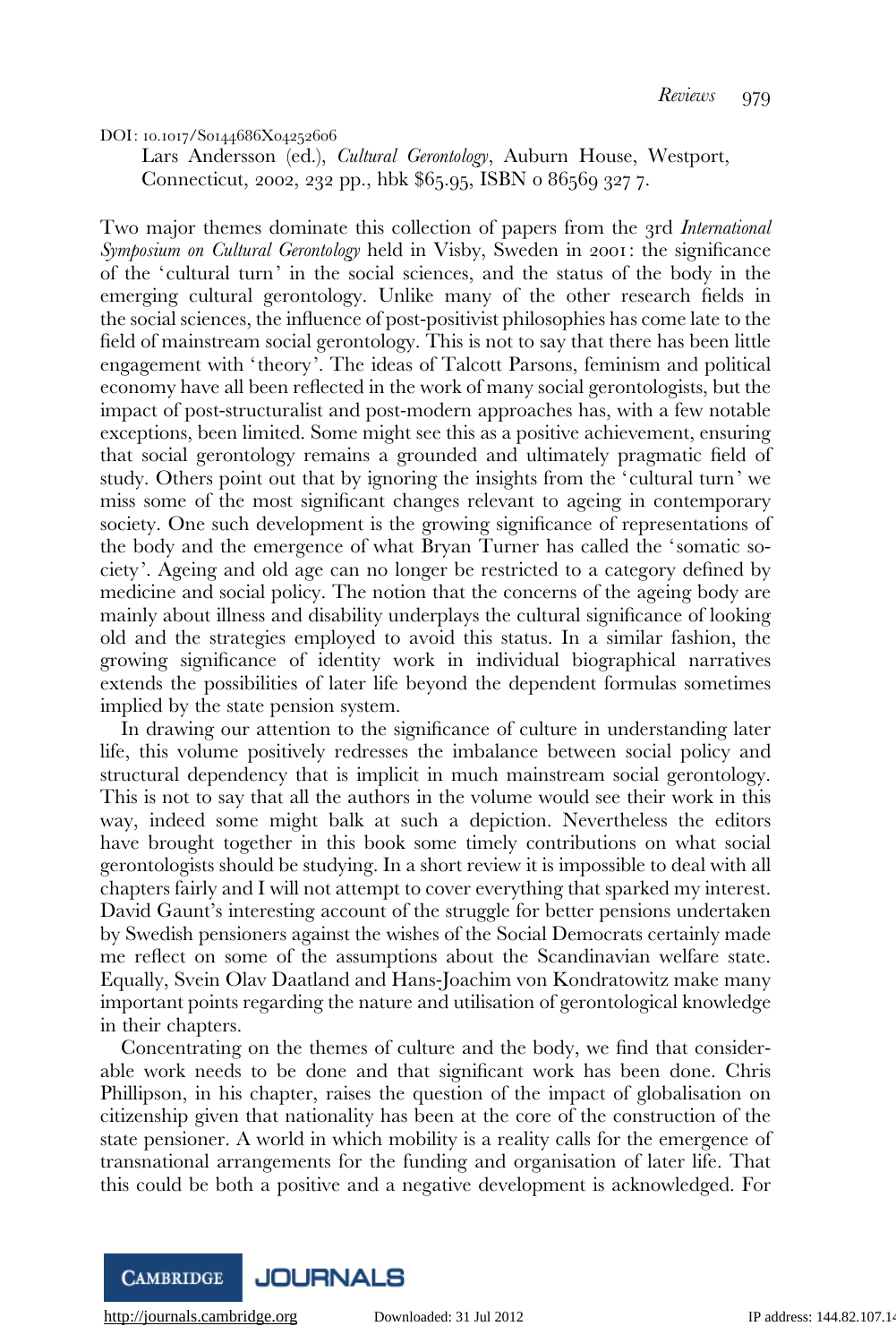every success of the European Union in outlawing age discrimination by individual nation states, there is the desire of the World Bank and the World Trade Organisation to change the way later life is 'funded'. Added to this must be an acceptance that simple concepts of identity and belonging have also been transformed – to the point that diversity and difference are necessary starting points for social gerontology. Andrew Blaikie certainly makes this point in his chapter on ageing sub-cultures, a much neglected area but one of increasing importance.

The importance of diversity and difference can also be seen in much of the work on the body that appears in this volume. Five chapters deal with this issue and raise the crucial importance of embodiment to the experience of old age as well as ageing. This may seem obvious to readers of Ageing  $\mathcal{C}$  Society, after all old age would seem to be defined by a body in decline. The cultures of ageing, however, are not the same as the body in decline though they are always connected to it. Gender also plays a key role in this difference. Chris Gilleard (with whose work I collaborate) points out the importance of ageing to both body-work and body-talk for women of all ages. The gradual increase of what could be described as the 'public' gaze over women's bodies during the 20th century has not only increased the significance of understanding ageing as a cultural phenomenon, it has also changed our notion of what ageing actually is, and when it turns into 'old age'. Many of the chapters deal with the significance of this 'aged body'. Julia Twigg, writing about the body-work of bathing dependent older people, draws our attention to the importance of the body in the intimate and socially-charged setting of personal care. Bathing, in allowing access to the private sphere of one's body, involves issues of intimacy, power and sexuality, topics usually glossed over in discussions of formal care but which relate to the absent presence of the 'aged' body. It is difficult to provide more than a flavour of the breadth of the contributions gathered in this volume. They have the potential to spark further debate, not only about the importance of the cultural turn for gerontology, but also for those aware of the significance of ageing for understanding modern culture.

Centre for Behavioural and Social Science in Medicine, PAUL HIGGS University College London

DOI: 10.1017/S0144686X04262602

Jean-Philippe Viriot Durandal, Le Pouvoir Gris: Sociologie des Groupes de Pression de Retraités [Grey Power: The Sociology of Retired People's Pressure Groups], Presses Universitaires de France, Le lien social, Paris, 2003, 514 pp., *E*30, ISBN 2 13 052571 7.

The increased time that French senior citizens spend in retirement has, as elsewhere in post-industrial societies, changed the pattern of the lifecourse. On demographic criteria alone, the electoral importance of senior citizens is growing. Higher proportions of them are appearing on electoral registers and using their votes. But does this 'grey power' represent a force to be reckoned with, and does it carry real weight on the political scene ? Jean-Philippe Viriot Durandal's work on this question is developed within two contextual frameworks – social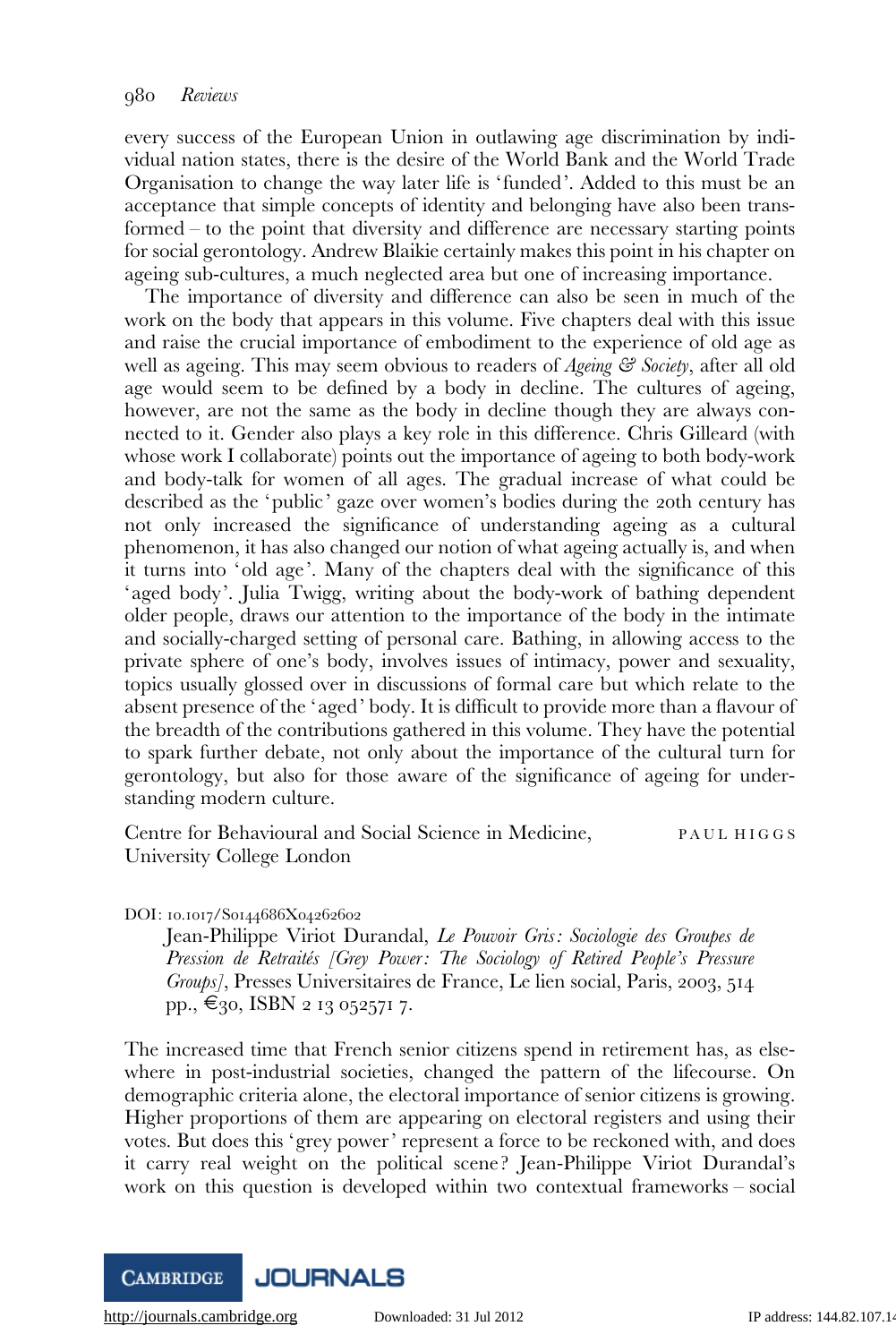gerontology and the politics of lobbying. The author stresses that this is a new field of inquiry in France, as age effects in political behaviour have previously been treated only as a sub-category of voting behaviour. The analysis is pursued in a detailed and clear manner, using up-to-date sources from the author's unpublished thesis. The different sections of the book can each be read independently, but there is a certain amount of repetition.<sup>1</sup> The second and longest section of the book re-examines pensions reforms, longevity, and sex and social class differentials in life expectancy. The breadth of the analysis is indicative of the difficulties of nomenclature: ' senior citizens', ' older people', ' retired people' and so on compete with each other as terms to define the subject population. As far back as 1962, the Laroque report, which constitutes the pillar of social policy on ageing in France, remarked how the term ' older people' covered such a diverse category of the population that its significance was limited. How is it possible to define a pressure group in terms of ' retired persons' when the individuals belonging to it do not share common social, economic or political characteristics ? In this sense the choice of title of the book does not convey very well the central ideas of the analysis. Organised groups of retired people in fact have little political influence. Much more important is the diversity of political beliefs and values found among them.

It could be that one of the weaknesses of pressure groups for older people lies in their origins. Jean-Philippe Viriot Durandal shows that although senior citizen groups created to promote better pensions were independent of those bodies that implemented social policy, they were at the same time linked to State measures concerning older people. In this respect France resembles other countries, and the development of pressure groups concerning issues on old age in the USA is comprehensively covered. The author notes that the creation of welfare states and the development of social policies for old age have imposed an arbitrary demarcation of life stages that have almost certainly led to a situation whereby pressure groups are influenced by the structure of retirement systems.

In France, the appointment in 1982 of a Minister for Older People and the subsequent formation of the *National Committee for Retired People and Older Persons* confirmed that the State partially recognised the existence of gerontological interest groups. The weakening of the structure of the social protection system at the end of the 1980s and beginning of the 1990s ushered in a new era of pressure groups, the objective of which was to re-orientate the logic of budgetary constraints. These groups drew upon the generation of young retired people who were by then more demanding in their political goals. In fact, this trend is part of the general increase in the proportion of middle-class older people whose mode of political action differs from traditional working-class unions.

Jean-Philippe Viriot Durandal devotes much of his analysis to the future for pressure groups of older people. He notes that their emergence is a recent phenomenon, that they are few, and perhaps most importantly that they will soon have to adapt to the aspirations of the new generation of baby-boomers who are about to retire. Will the future bring about a renewal of pressure groups for older people, or will they become weaker ? Retired people during the 1990s straddled two dominant cohorts, a conservative generation born at the beginning of the 20th century, and a more culturally-liberal generation born during the 1940s.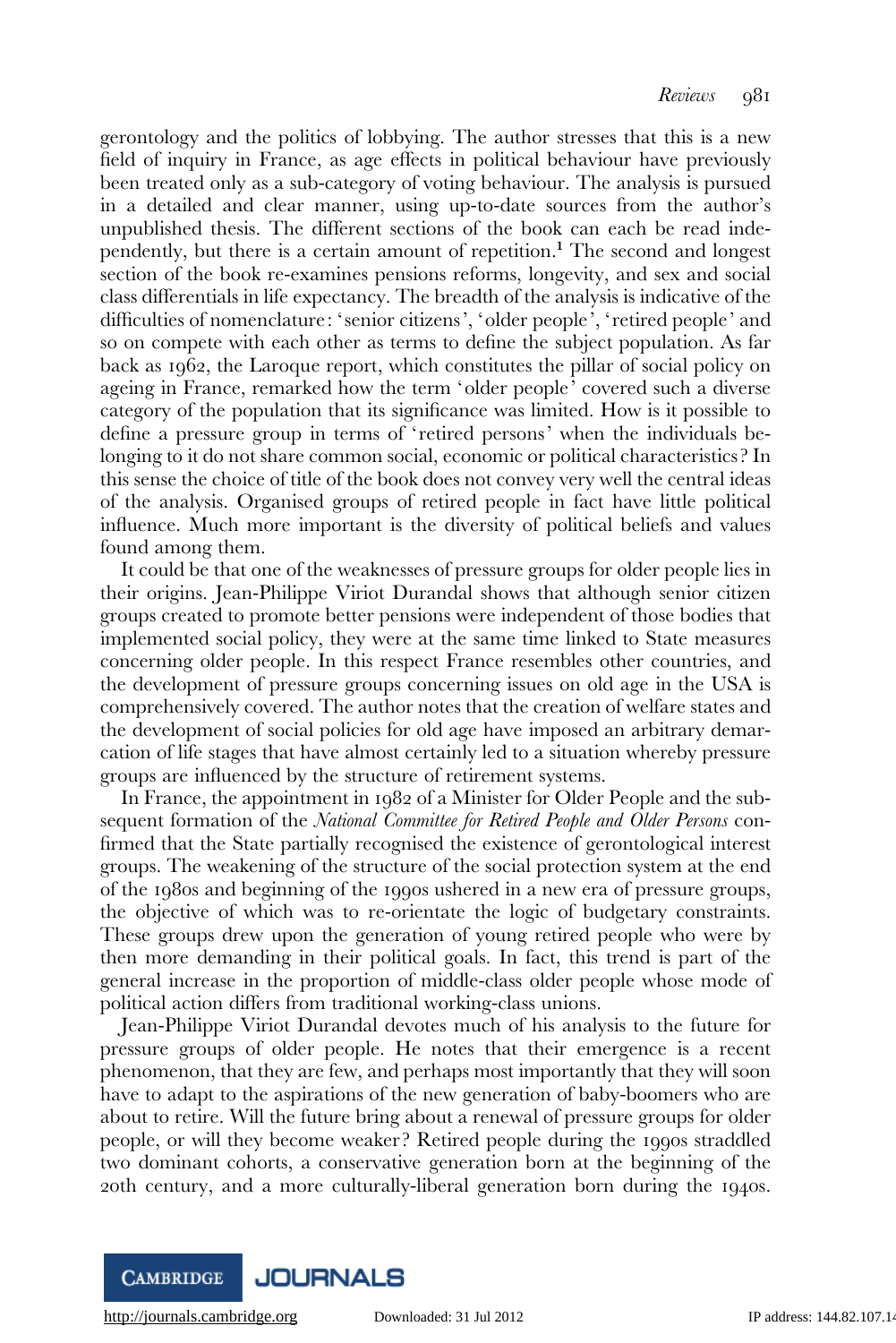According to some analysts, the baby-boomer generation has acquired, or even perhaps seized, more than their fair share of material and other resources, such as high salaries and job positions, political power and influence. If this is so, what will this politically-active generation do when they find themselves excluded from the labour market with a loss of a large part of their social significance ? The author addresses the question of whether they will fight to remain in the work force or seek to raise their profile in voluntary activities.

At the heart of this debate lies pension reforms and the basis of intergenerational relations. The commonly-held assumption that ageing is associated with resistance to change, whereas young people are open and progressive, is rarely found to be true. Older people who have left the public sphere of production mostly react in the same way as younger individuals: that is to say, as citizens and as parents. For example, despite the problem of unemployment weighing heavily on people of working age, older people feel as concerned about its consequences as younger people. The results of the first round of the 2002 French presidential election showed clearly that what divided the population was not age groups but social exclusion. The claim put forward in some studies that social-class divisions have been replaced by the creation of divisive age groups is difficult to believe. The political inclinations of retired people have little in common with their age. They are more influenced by how much they have been politically involved over the lifecourse. The baby-boomer generation were more politically active than previous generations, so it is reasonable to assume that they can use this experience to form a collective identity in their old age and find expression through pressure groups. In fact, the key historical points that mark and define a generation are not the only determinants of the degree of political consciousness and activity. There is such a wide diversity of social, economic and cultural groups today that the baby-boomers cannot easily be consolidated into a single collective identity with a strong political influence.

Following the promotion of early retirement during the 1980s, the 1990s was characterised by company down-sizing and long-term unemployment among people aged 50 and above, and this situation still exists today. Age discrimination in the work place has little in common with belonging to a particular generation and much more to do with strong social inequalities in accessing resources. From this standpoint, the necessary conditions for grey power movements to be effective, such as unity and a strong organisational structure, are not in place. How will future generations of older people overcome this heterogeneity?

Looking at the experiences of other countries, notably the USA and Britain, it could be pointed out that despite having evolved in numbers and experience, pressure groups of retired people have not had as much political influence as one would expect. Jean-Philippe Viriot Durandal stresses that these organisations not only fulfil the role of pressure groups representing senior citizens and the electorate, but are actively engaged in day-to-day issues of people's lives as users and consumers. The real question is whether such a diverse group as ' retired people' needs to be represented at all. Would their interests not be better served as citizens, users and consumers ? Moreover, the more organised pressure groups of retired people are mainly linked to and organised around occupational groups. Whatever the case, given the complexity of the French pension system, with its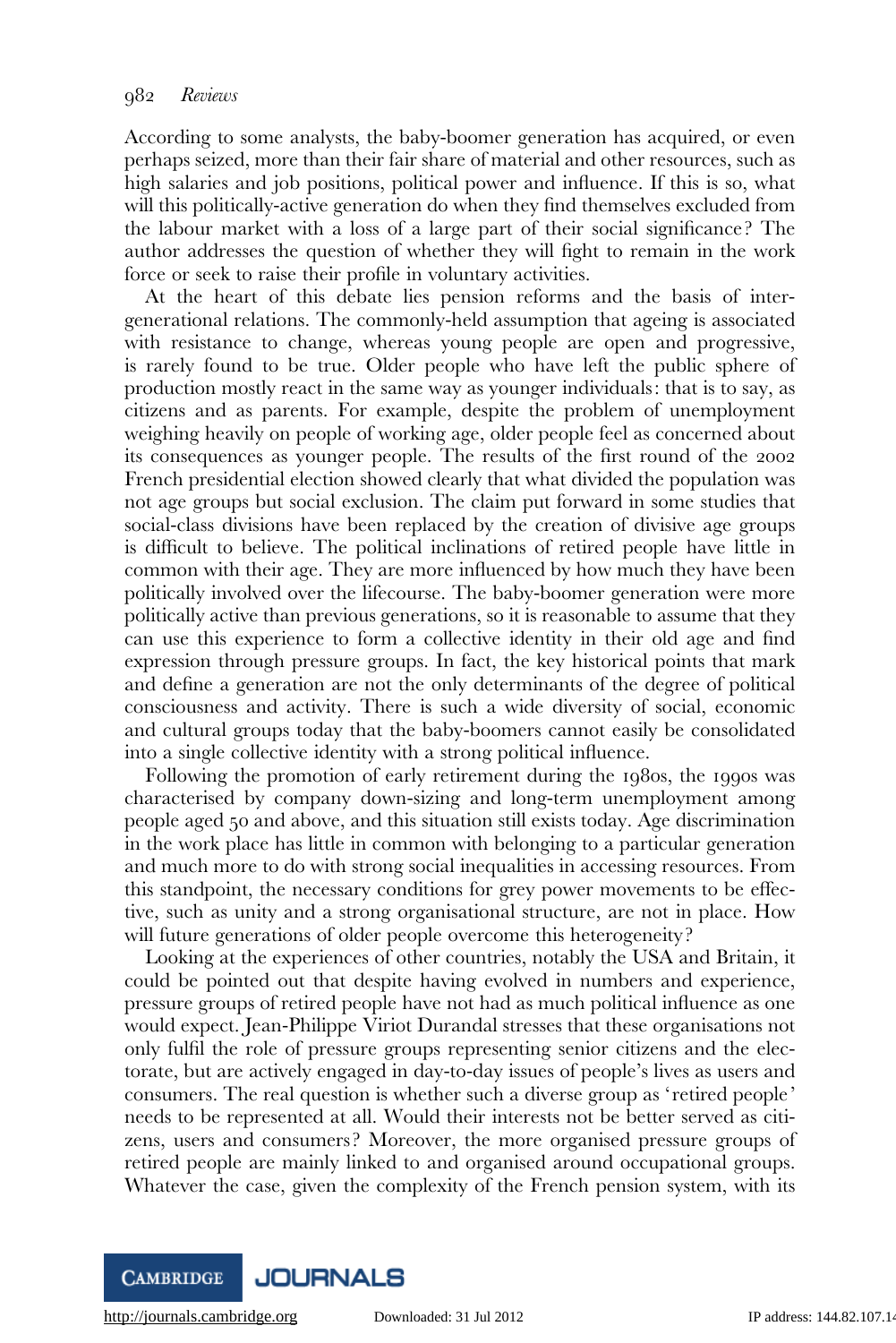corporate and sectional structure, it is not hard to see why pressure groups acting in the interests of retired people still find it difficult to increase their influence.

# **NOTE**

1 Useful details about the stages of this research are given in the Appendix. These include: the building of the theoretical base, how it was undertaken, and the reproduction of a questionnaire employed during a demonstration of retired people that took place on 6th June 1996 – a date which, according to the author, should mark a turning point in the development of French pressure groups of retired people.

# Reference

Laroque, P. (ed.) 1962. Politique de la vieillesse. La Documentation Française, Paris.

Caisse Nationale d'Assurance Vieillesse (CNAV), SYLVIE RENAUT Paris

DOI: 10.1017/S0144686X04272609

Audrey S. Weiner and Judah L. Ronch, Cultural Change in Long-term Care, Haworth, New York, 2004, 449 pp., pbk \$39.95, ISBN 07890 2110 2.

Julie Barton, Marita Grudzen and Ron Zielske, Vital Connections in Longterm Care: Spiritual Resources for Staff and Residents, Health Professions Press, Baltimore, 2003, 217 pp., pbk £23.95, ISBN 1 878812 79 3.

One of these two American books on nursing homes is very long and relatively dense and the other quite short and simple. Both are almost exclusively concerned with the American experience. With both of them I sometimes felt like an outsider in need of a good interpreter. This was not just because of the language but also because of the concepts. Some of the models referred to and the terminology were unfamiliar. In both cases the references (and in the case of the Barton et al. the resource references) were almost exclusively American. The starting point for both books is that conditions in nursing homes have to change. As Bruce Vladeck starkly puts it in Cultural Change in Long-term Care, 'Nursing homes are occupied largely by people who, if they could choose, would choose not to be there; staffed by employees of whom many will leave at the first opportunity; and financed primarily by public officials who resent every penny and feel trapped, without alternatives' (p. 3).

In Culture Change in Long-term Care, Weiner and Ronch have assembled diverse authors, many of whom describe their own nursing homes. The book is in six sections and has 30 chapters. The six sections are: an introduction to culture and values in long-term care; models of change; case studies on implementing change; case studies on culture change briefs; an international perspective (Australia, Switzerland and Canada); and a final section ' Is change realistic ?' Although virtually all the experiences come from the United States, I am sure that

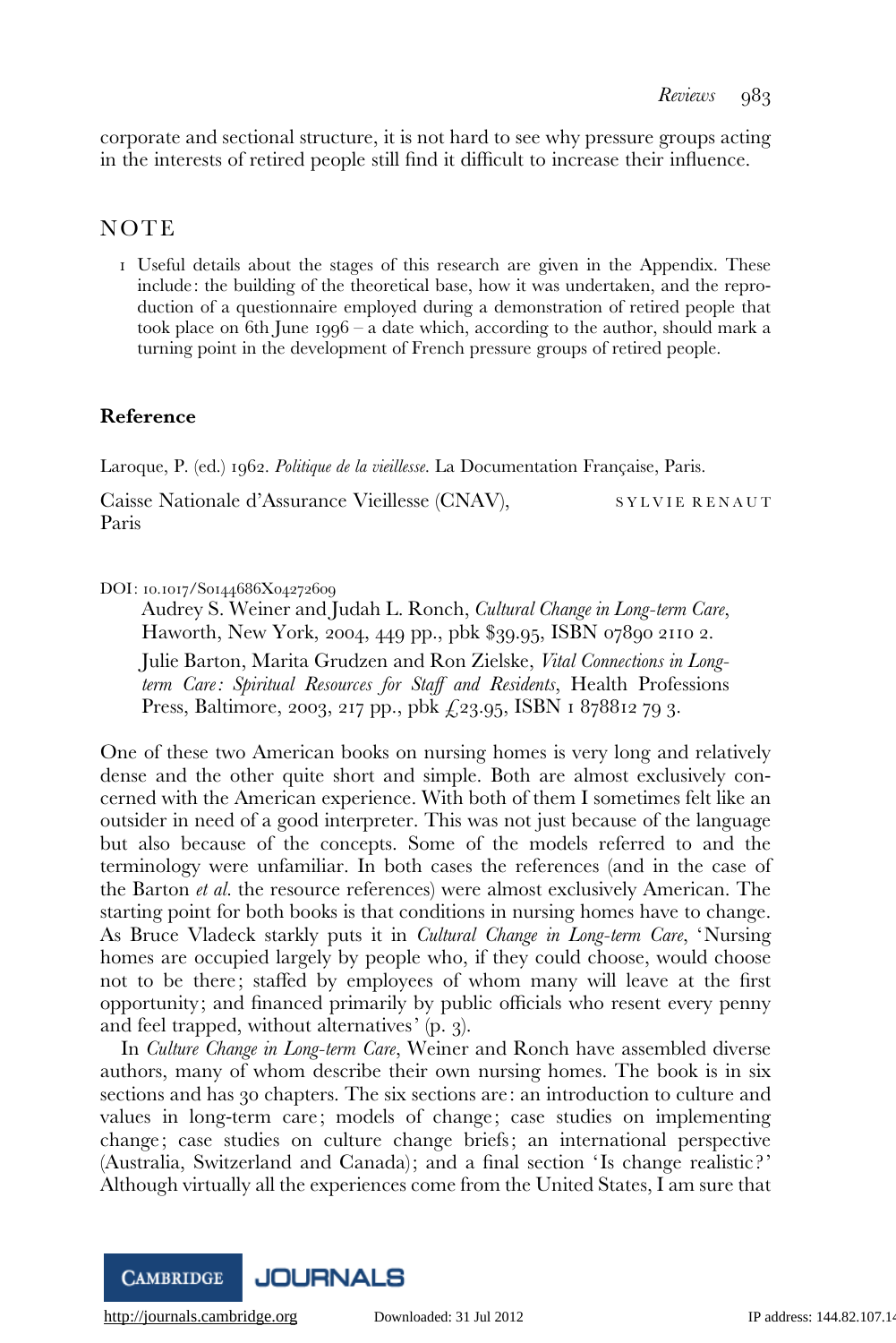others will find something of value. But it is a bit like looking for a nugget of gold and it is difficult to maintain one's enthusiasm to read the book from cover to cover. Dipping into it would probably be a better approach. The chapters are of variable quality and it would have been helpful to have had an outside perspective on some of the nursing homes which are described. Self-evaluations need to be balanced by a more robust viewpoint.

Vital Connections in Long-term Care is written by three authors who pay fulsome praise to each other in the preface. The blurb on the cover of the book states: 'that spirituality is an integral component of the total well being of older adults is being increasingly recognized. Now staff in long-term care settings can see the compelling reasons for integrating spiritual care into daily care and realistic ways of putting it into practice'. They assert that, although everyone is spiritual, not everyone has a religious belief. Spirituality can include the specific religious practice of a specific group or denomination but can include all that creates meaning in life. The authors state that, 'This book is intended to assist staff in understanding the spiritual nature of all human beings, especially in caring for older adults, and to assist staff in exploring the spiritual dimension of their work, thus enhancing the total well-being of nursing facility residents' (p. xi). This very practical book is written for professionals such as nursing staff and social workers. The hope is that they will be able to 'transform residential care facilities into sacred places'.

The chapters cover some very important themes including the individuality of the residents and staff, creating a caring community for residents, staff and their families, communications, attitudes and values about intimacy and sexuality, 'the long good-bye' especially for people with dementia, rituals with food, the arts, self-care, pain management, and death and dying. I liked the format of the chapters which all start with the objectives and the topic, and all include a discussion, exercises and recommended reading and resources. Reading about the experiences of countries other than one's own is always valuable and many of the problems illustrated in both these books are the same across the world.

Institute of Gerontology, ANTHEA TINKER King's College London

DOI: 10.1017/S0144686X04282605

Patricia A. Kolb, *Caring for our Elders: Multicultural Experiences with Nursing* Home Placement, Columbia University Press, New York, 2003, 191 pp., hbk \$52.50, ISBN 0 231 11458 3, pbk \$22.50, ISBN 0 231 11459 1.

Culture shapes behaviour; however, culture itself is malleable, constantly yielding to society, the sculptor of its ultimate form. In this well-researched and indexed volume, author Patricia Kolb aptly illustrates the press of societal forces as a catalyst for change in the way members of microcultural groups within the United States provide extended care for frail older adults. Based on information obtained during a series of semi-structured interviews, Kolb chronicles and describes the experiences of 75 African Americans, Afro-Caribbean, Jewish, Latina/Latino nursing home residents, their relatives, and friends who served as informal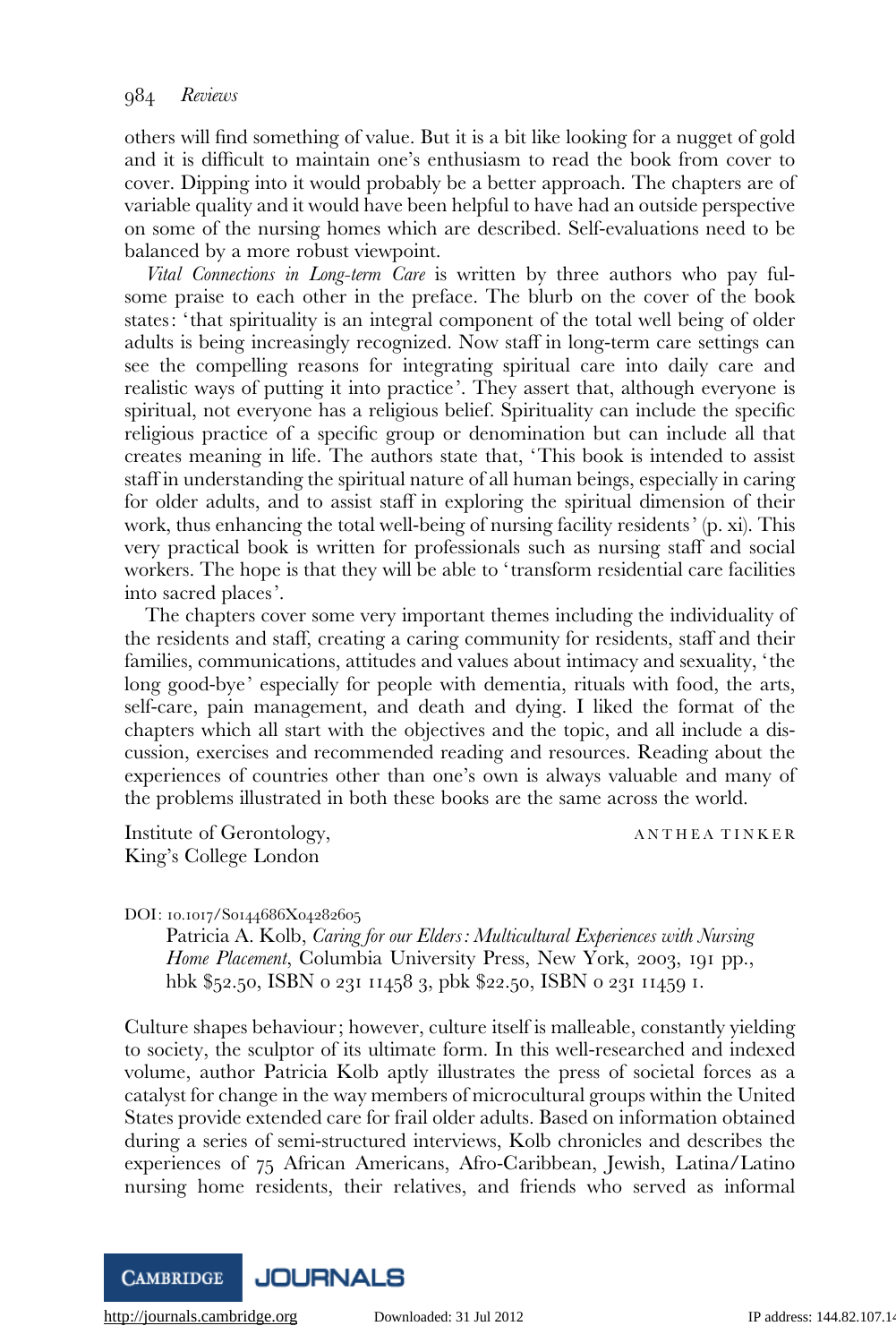care-givers, before and during nursing home placement. These informants represent, for the most part, the first cohort in their respective groups to use nursing home placement as a resource to fulfill culturally-valued care-giving responsibilities that traditionally have been provided at home, in the community and by relatives and friends. The central theme of this book is an in-depth exploration of a significant, but unsung, cultural evolution that involves an increasing number of older adults for whom such an option previously was culturally antithetical.

Kolb describes how the 'gerontological explosion'  $(p, 7)$  in the United States converges with other societal forces, such as paid employment for women, high divorce rates that contribute to women working outside the home, and other economic considerations that disproportionately and negatively affect women from racially, ethnically and culturally-diverse backgrounds. These societal forces have combined to produce an important cultural reshaping for a growing number of older adults regarding nursing home placement. For researchers and others interested in demographic detail about older adults in the United States, Kolb has condensed current census data into easily digestible, bulleted lists (pp. 8–9). Increased longevity and chronic disability go hand-in-hand, contributing to a generalised greater need for nursing-home care. The unstated implication is that older members of racial ethnic, culturally-diverse groups are at greater risk than the broader population from chronic disability stemming from the leading causes of nursing-home placement: stroke and cognitive impairment (pp. 26 and 68). Kolb, therefore, rightly assesses the importance of her research to a general understanding of issues about ageing, as well as an understanding of the impact of ageing on diverse groups of older adults and their families.

Kolb fully describes the motivations, many of which are culturally determined, that drive family care-giving behaviour (pp. 29–32). Care-giving values and practices are products of socialisation regarding role expectations between younger and older members of society. Many racially, ethnically and culturally diverse groups have at the core of their cultural orientation a generalised value that gives pre-eminence to the welfare of the group over individual wellbeing. In some groups, especially Latina/Latino individuals, this value manifests itself as filial piety, and in regard to care-giving, an abiding sense of responsibility to provide care for infirm older family members (p. 7). Others approach care-giving from the perspective of mutuality, with each generation taking care of the needs of the other (p. 29). Kolb found this to be a strong motivator among the African-American informants. Other factors, including gender, marital status, and other variables are associated with care-giving and receiving, both before – and significantly after – nursing-home placement.

Kolb adapted Drachman and Ryan's stage-of-migration framework as an organising metaphor for the events that preceded placement, precipitated placement, and occurred during placement among the informants for her study. Accordingly, the pre-migration stage corresponds to the residents' earlier lives, the departure and transit stages correspond to the changes in health status necessitating nursing-home placement, and the resettlement stage corresponds to adjustment to institutional care-giving. Equally important for our understanding of individuals and groups among these new nursing-home residents is the knowledge of each resident's previous immigration and migration experiences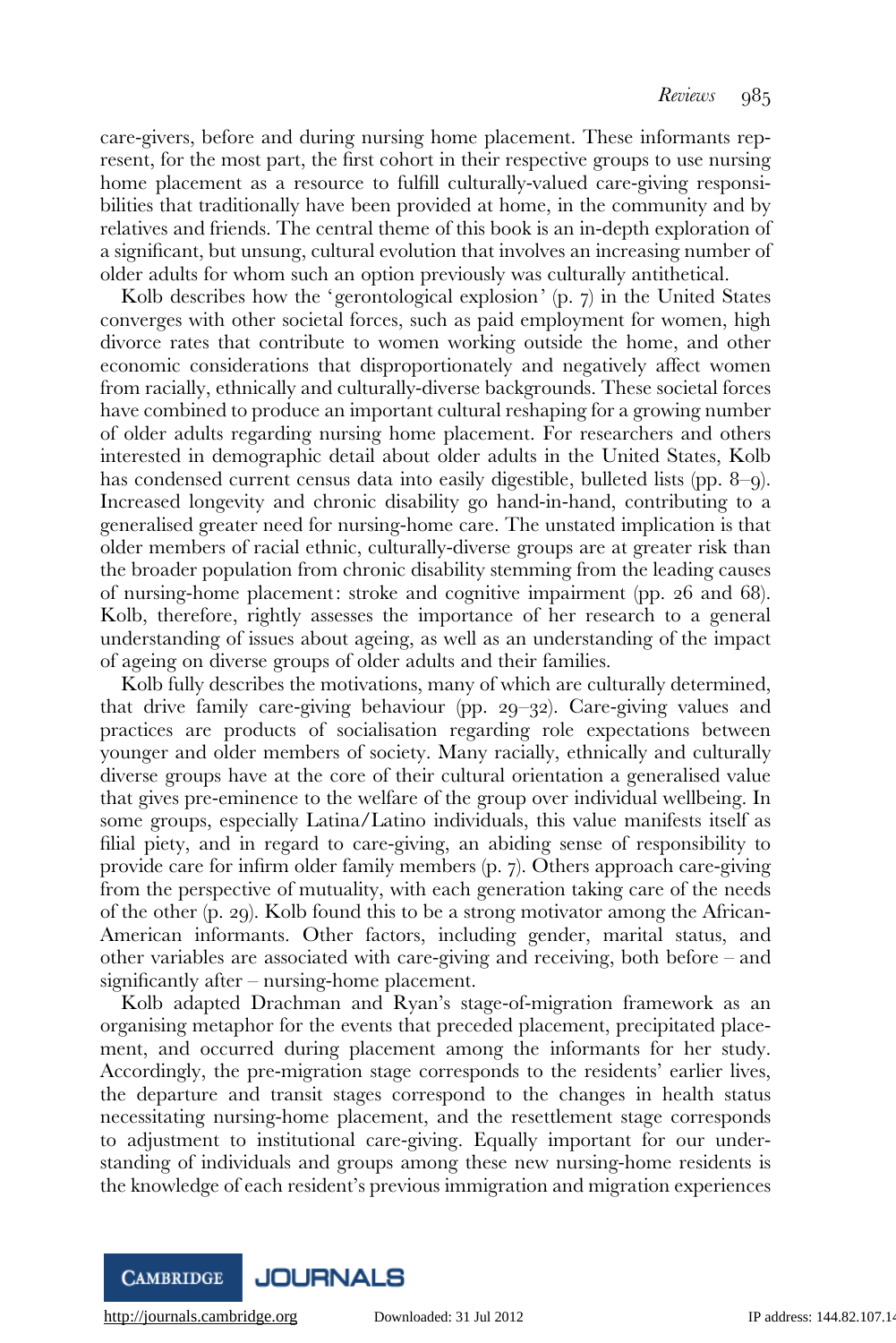(p. 47). Overall, Kolb's informants were satisfied consumers of nursing-home care. Undoubtedly, their positive experience with institutionalised care is a tribute to the study's chosen facility, its administrators and staff. There were, however, issues of concern that may be instructive for others who are striving to be culturally sensitive to the needs of a diverse populace. For example, the language barrier was a concern of Latina/o caregivers, highlighting the need for bilingual staff for residents and their family members who speak Spanish or limited amounts of English. African American and Afro-Caribbean care-givers wanted Protestant religious services and appropriate hair-care services for their relatives. Other care-givers spoke of the importance of ethnic foods. Kolb acknowledged that these are universal concerns in many of the nation's nursing homes (p. 119).

Replete with abundant citations and sometimes tedious, statistics-filled prose, particularly in Chapter 1, the book resounds with the voices of informants from diverse cultural backgrounds. In the ethnographic tradition, Kolb quotes her informants liberally and to good advantage, providing readers with a grounding for a massive amount of scholarly detail. Like a choir, the informants' voices blend into a harmonious whole as they recount their unique experiences as care-givers and as the vanguard of a new group of nursing-home consumers. Humanisation of the socio-cultural evolution being enacted by this volume's informants, along with growing numbers of others, makes important information accessible to those new to the study of gerontology and the literature of social gerontology. Additionally, this volume will be a ready resource for scholars and professionals from multiple disciplines.

University of Texas at Austin, JOYCE L. HARRIS Austin, Texas

#### DOI: 10.1017/S0144686X04292601

Eileen Shamy, A Guide to the Spiritual Dimension of Care for People with Alzheimer's Disease and Related Dementias:More than Body, Brain and Breath, Jessica Kingsley, London, 2003, 224 pp., pbk  $\xi$ 16.95, ISBN 1 84310 129 7.

The subject of spirituality and dementia has attracted growing attention in recent years. So far as I can ascertain, this title is Eileen Shamy's second book dealing with predominantly Christian approaches (Everett, 1996). It was first published in 1997 in New Zealand, where the author was a Methodist clergywoman. This British publication has been edited by Albert Jewell and Mannes Tidmarsh (Shamy died before she could see it through the press). It needs to be stated at the outset that for all its virtues this is not a well-organised book, so I have thought it helpful to summarise the main chapters. Chapters 1 and 7 are introductory and post-scriptoral so have been excluded.

Chapter 2, titled 'Understanding Alzheimer's disease and other primary dementias', disappointingly lacks coherence. It encompasses brief descriptions of various dementias, an account of their progression which is indebted to Riesberg's stages theory (of dubious provenance), a glossary of terms such as acalculia, prosopagnosia and agraphia—which few for whom this book is intended (ministry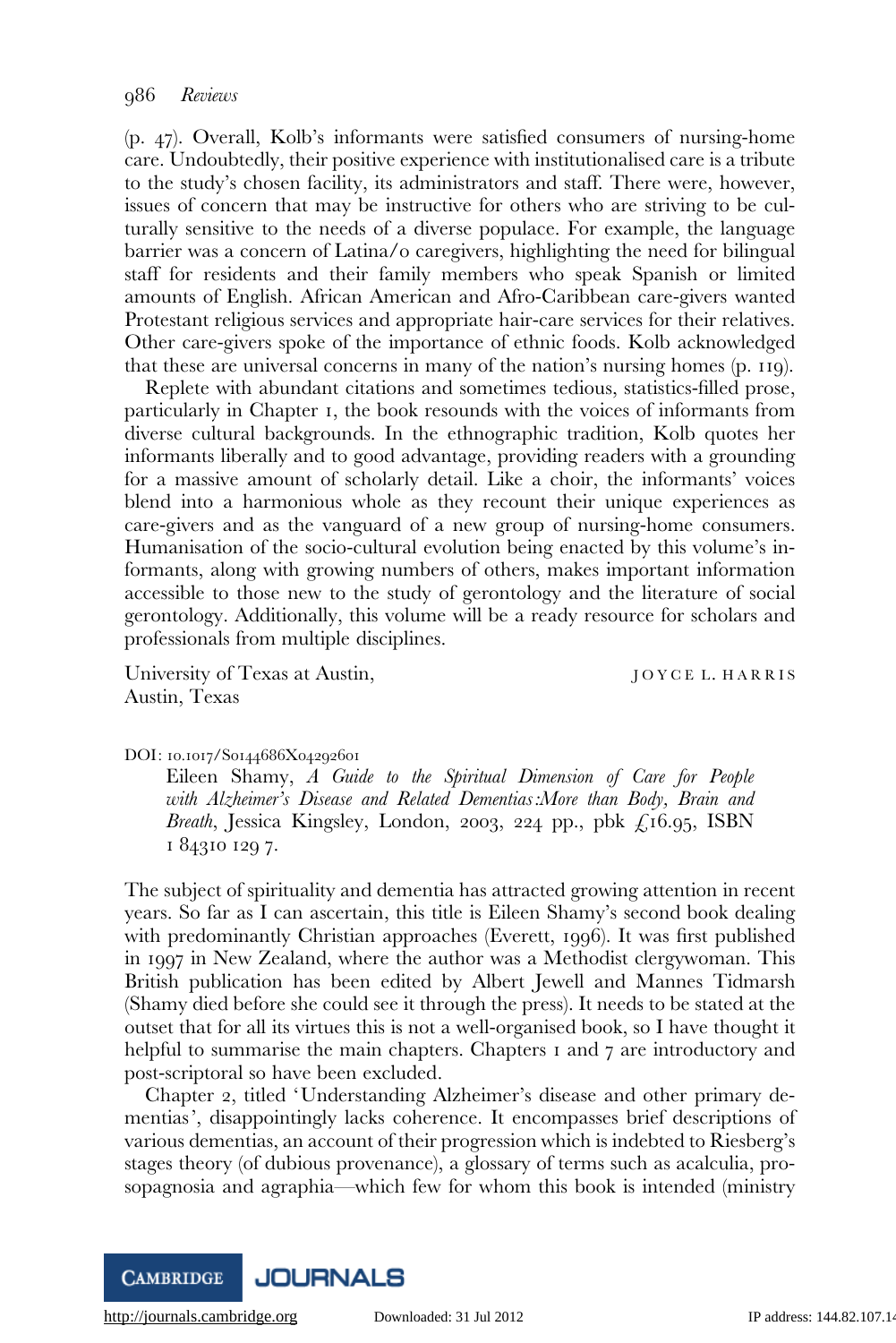and lay people) could possibly need, and which in any case the author ignores in the rest of the text—and a moving account of the onset of her mother's dementia, which clearly belongs elsewhere. Chapter 3, 'The spiritual dimension of care', is obviously intended to be at the centre of the book and certainly contains valuable material. The passages that attempt a definition of spirituality, and the stories about persons with dementia and how they have been helped to greater wellbeing, are relevant and excellently done. But the sections on conserving skills, communication and orientation could have formed part of a chapter on general issues, and the later pages, that give advice to clergy and managers, could have been slotted into later chapters. Chapter 4 on 'Worship' is a very useful practical piece of work, especially if taken with Appendices 3 to 6 which give forms of service for general use, Holy Communion, an Ecumenical Service and Christmas. Examples of people with dementia being denied the Sacrament lead to brief considerations of the nature of personhood and identity. Not everyone concerned with spirituality in its widest sense, however, would accept the generalisation: 'Whereas personhood is given to human beings by God, identity is given by others and the self' (p. 117).

Chapter 5, 'Being present to the person with dementia', is the longest, and in my view the core of the book. Although perhaps not intended as such, it is to all intents and purposes a consideration of communication and related matters and should have come earlier. The author takes us through concepts such as mutuality, acceptance, identity, relationship, orientation (again), affirmation, memory cueing, the use of symbols, touch and humour. There is a discussion of mirroring, which Shamy calls 'mimesis', and a most interesting account of the use of a clown doll to enhance interaction. The chapter is full of examples drawn from her experience, including quoted dialogues, and could be read with profit by anyone whose life is touched by dementia. It ends with a brief section on dying which surely belongs elsewhere. Chapter 6, 'Caring for the care-giver', makes an important contribution to the literature. Shamy takes us through the various burdens care-givers face, most of them familiar but well-rehearsed here with telling examples, and then moves into a neglected area, transitions in care, most notably, from home to institutional care. She emphasises that this change is a difficult adjustment for family members, and provides examples of religious services which could be used to aid the process. The chapter touches on such matters as intergenerational experiences and the spiritual needs of professional care-givers, and is both comprehensive and authoritative.

This book is a kind of hold-all. You can pick out various items of real value, but they are not always brought into relationship with each other in a convenient and meaningful way. What does give the text a certain unity, and causes one to forgive many of its blemishes, is the undoubted sincerity and warmth of the author. The spirit of Eileen Shamy shines out from these pages and carries its own message of passionate concern. One of the book's greatest strengths is its stories, which are unfailingly well-told and apposite. Here is an example:

In my church tradition, 60 or more years ago, little children sang, as the offering was received: Hear the pennies dropping; / Listen while they fall. / Every one for Jesus; / He shall have them all. Recently I used a suitable tape-recording of this little song with a small group of elderly, confused and memory-impaired Methodist men and women. One, who

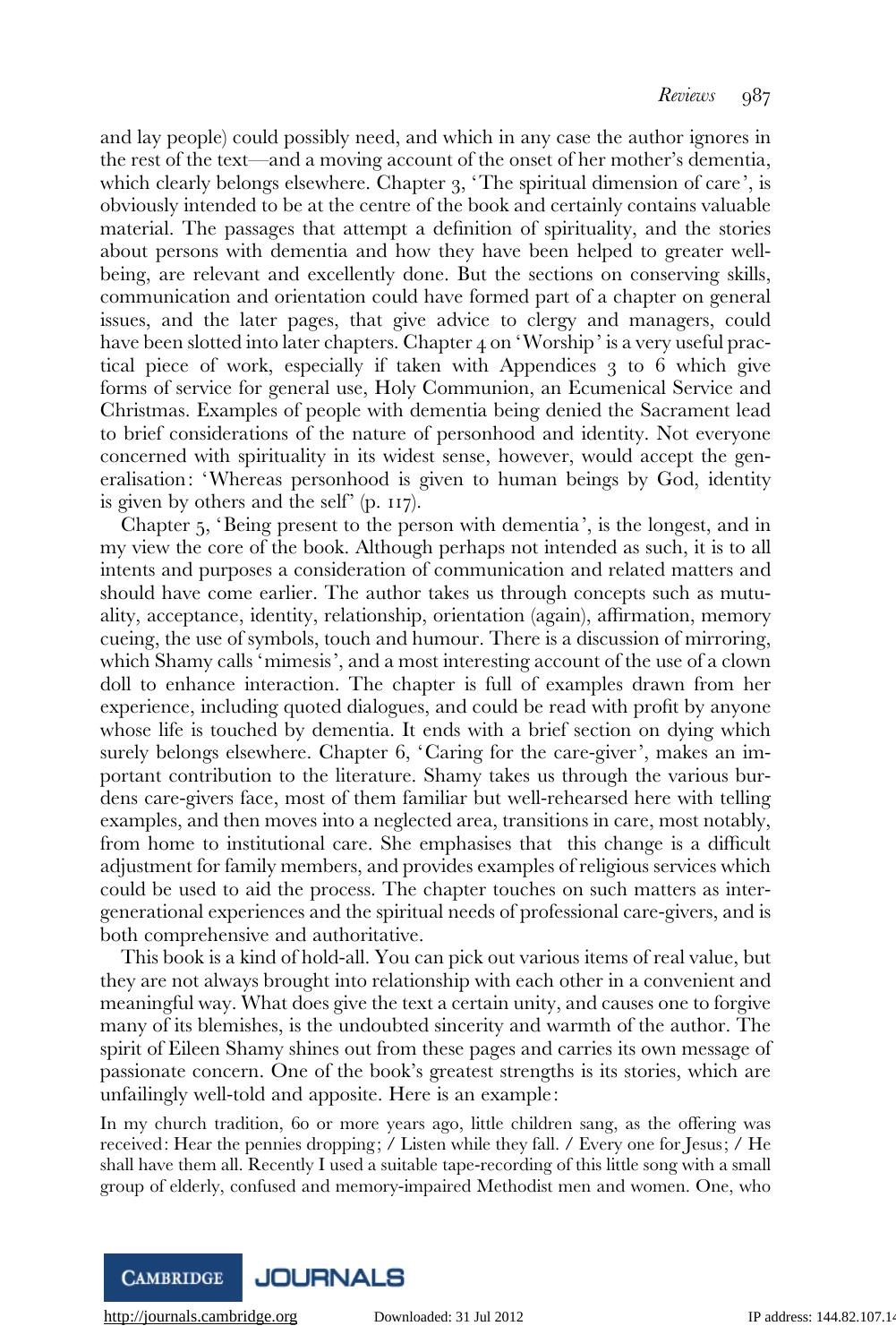## 988 Reviews

rarely communicates, stopped, stood up and stated firmly, 'I want to give something to Jesus. What can I give ?' Someone else quietly said, 'A penny's not much' and was answered with 'It isn't either. But God is  $\text{good}-\text{we}$  have enough – not much, but enough.' That moment was pure joy. I wonder if the person with dementia has a kind of wisdom from deep within his or her being? From what part does it come? (pp. 105–6).

Shamy widens this out beautifully. One would have welcomed more speculation about the nature of the spirituality uncovered here, how it might be celebrated and encouraged, but for this one must turn to later authors in the field (Goldsmith 2004).

## References

Everett, D. 1996. Forget Me Not: The Spiritual Care of People With Alzheimer's Disease. Inkwell, Edmonton, Alberta, Canada.

Goldsmith, M. 2004. In a Strange Land: People with Dementia and the Local Church.  $4M$  Press, Southwell, Nottinghamshire.

University of Stirling, The Community of Stirling, The Community of Stirling, The Community of Stirling, The Co Scotland

#### DOI: 10.1017/S0144686X04302606

Lisa Radin and Gary Radin (eds), What if it's not Alzheimer's?, Prometheus, New York, 2003, 346 pp., pbk \$22, ISBN 1 59102 087 5.

This book is a compilation of chapters by 27 different writers, mainly American and Canadian. It is a brave and vigorous attempt by Lisa and Gary Radin to bring together the complex knowledge and experience relating to frontotemporal dementia (FTD). Although the perspectives of the authors, as medical professionals and paid care workers, have most prominence, those of carers or 'caregivers' are also addressed. The book is undoubtedly a mine of information on dementia with an emphasis on medical matters and a focus on FTD. Part 1, 'A medical focus', opens with a chapter by Martin Rossor (UK), and gives a concise overview of the most common forms of dementia. In clear terms he explains how dementia is a syndrome not a disease and stresses the importance of careful diagnostic investigations. The next nine chapters focus closely on different aspects of FTD but with a strong medical emphasis. Explanations of FTD and its genetics are not for the faint-hearted. However, we soon move to welcome advice on finding the 'right' specialist and medical team. Details of therapeutic interventions (mainly drugs) and approaches to rehabilitation are outlined for speech, occupational and physical therapies. No stone is left unturned, including, for example, the problems of predicting the stages and symptoms of FTD and the medical and scientific benefits of autopsies.

Having set the scene medically and scientifically on the nature of FTD, Part 2, 'Managing daily care', will be a welcome relief for readers who are carers because it gives clear and comprehensive practical information. Understanding speech,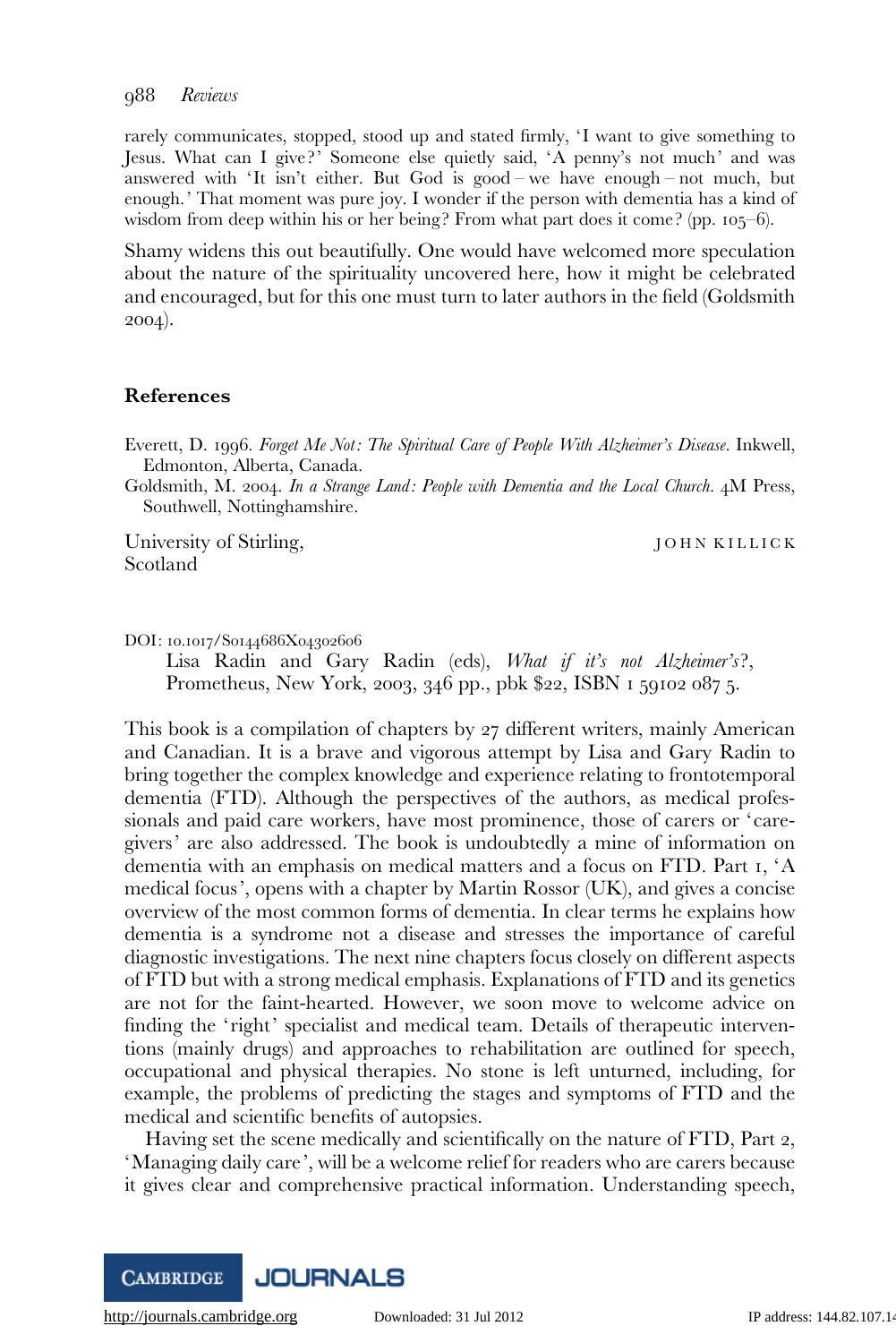swallowing and nutrition, mobility and personal care, relationships and general health are all very helpful. Of particular note is the chapter by Lisa Ann Fagan, 'Within these walls', on creating a safe and supportive environment at home. Many strategies are given to reduce stress and maximise safety. Although some attention is given to the altered relationship between the person with FTD and the carer, more could have been given here in view of the profound changes that can take place. The final two parts of the book on 'Care-giver resources' and 'Caring for yourself' have a distinct USA bias, and will be of little practical use to British carers. What is sadly missing from this collection is the perspective of people with frontotemporal dementia themselves. A chapter by the editors on their personal experience of caring could have included such a perspective and this would have made the book more human. Nevertheless, a book specifically addressing the many unique demands and challenges of FTD is welcome and will be a valuable resource.

Alzheimer's Society, CLIVE EVERS London

#### DOI: 10.1017/S0144686X04312602

Virginia Bell and David Troxel, The Best Friend's Approach to Alzheimer's Care, Health Professions Press, Baltimore, 2003, 250 pp., pbk \$24.95, ISBN 1 878812 35 1.

This hopeful book is aimed at family carers and professionals alike. It is written with a gentle humorous optimism and from an American perspective. The simple person-centred philosophy is described as 'The best friend's model of care'. Although the focus is on the individual with the disease, the impact on the carer is not ignored. The Best Friend's approach aims to improve the quality of life and behaviour of the impaired person, thereby improving the carer's burden. Family carers may find a renewed sense of hope by the ' recasting' of relationships with the impaired person. The authors recommend that carers should 'let go' of the sense of despair or hopelessness and ' recast' the person as a potential friend. This will enable a carer to explore their pain and focus on the value of the present.

The essence of the care plan is friendship which involves sharing time, feelings, memories, experiences, respect, understanding, affection and support. Friends can sense each other's moods, listen and be flexible. With this approach, caregivers will be able to develop the 'knack' of responding to any situation or challenging behaviour. There are also genuine case studies, biographies and situations to illustrate the care model in practice. The authors believe that dwelling on the 'tragic' side of the illness can lead to the victimisation of the ill person, low standards of care or mistreatment. The experience of having Alzheimer's disease is described and how to make an assessment of the person's personal history, abilities and personal strengths as the disease progresses.

There are many books on person-centred care, but The Best Friend's Guide to Alzheimer's Disease is innovative and refreshing due to the relaxed and natural 'hands on' approach to the care models. Both families and professional care workers may appreciate the valuable suggestions and simple techniques that can